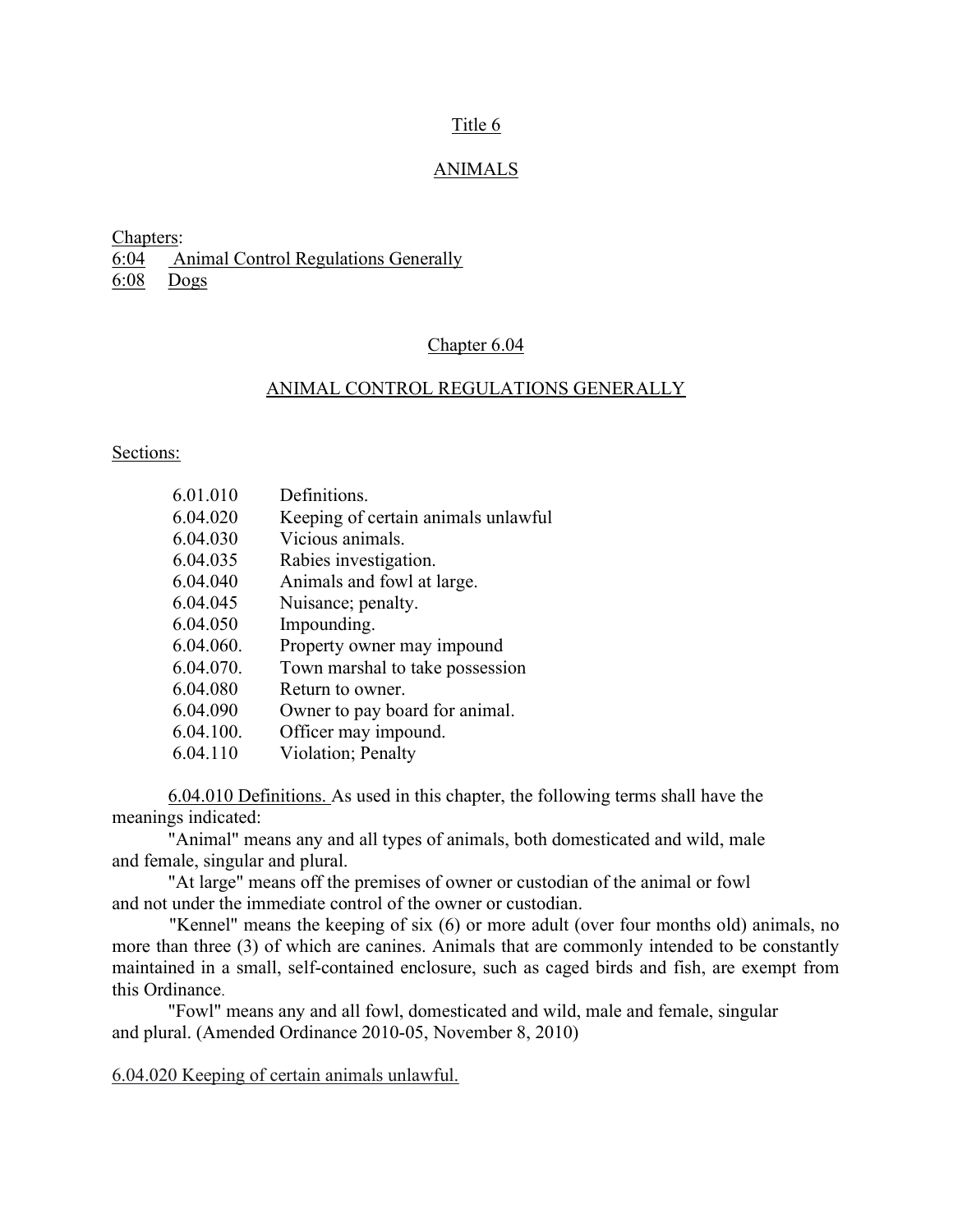The keeping, maintaining, harboring or boarding of animals other than the following is prohibited in Town without a valid conditional use permit:

- a) Domesticated dogs, not including hybrids with non-domesticated canines;
- b) Domesticated cats;
- c) Chickens as set out in this Code;
- d) Indoor domesticated *rodentia*, such as Guinea pigs, hamsters, gerbils, mice and rats.
- e) Fish;
- f) Indoor domesticated caged birds such as parrots and parakeets;
- g) Pigeons;
- h) Domesticated ferrets, hedgehogs, sugar gliders, and rabbits;
- i) Small reptiles, amphibians and insects maintained in a caged condition.

This chapter shall not apply to any land offered for lease by the Town if said lease specifically authorizes the keeping of such animal. (Ord 2019-01; 5/13/2019)

# 6.04.025 Kennel Licenses

- A. No person or persons may own, rent, lease or otherwise occupy premises containing a kennel without an annual kennel license. A kennel license will be in lieu of individual licenses. Possessors of a kennel license must comply with all applicable town zoning laws and maintain proof of current rabies and parvo vaccinations for each animal. A kennel license must first be obtained from the town planning and zoning commission before a kennel license may be granted.
- B. Application for a kennel license shall be filed at the Town hall on forms provided by the Town of Marbleton for the specific purpose. Such Application shall detail the breed and size of the dogs currently living on the premises; the number, breed and size of dogs intended; details concerning how the animals are cared for, including descriptions of fencing and locations for their use; and any other information the planning and zoning commission may deem necessary.
- C. The kennel license and license fee shall be set and amended by Town Council resolution after publication and public hearing.
- D. The Planning and Zoning Commission, after a public hearing, an inspection by a designee, and notice, may approve, modify and approve, or deny a kennel license. In approving any kennel license, the Planning and Zoning Commission shall impose regulations and conditions as are necessary, to protect the public welfare. After notice to a kennel licensee, public hearing, and an opportunity to be heard, the Planning and Zoning Commission may remove or modify an existing kennel license and/or license if the use of said license or licensee is deemed to be volatile of the welfare of the Town, including, but not limited to, any violations of the Town's prohibitions and regulations regarding animals running at large, noise, and nuisances.
- E. Nothing in this or any other Ordinance of the Town shall grant, extend or convey a right upon any person or persons within the Town, and the granting of a kennel license shall not permit the keeping of animals commonly intended to be kept as livestock, such as horses, sheep and cattle. (Amended Ordinance 2010-05, November 8, 2010)

6.04.030 Vicious Animals.

.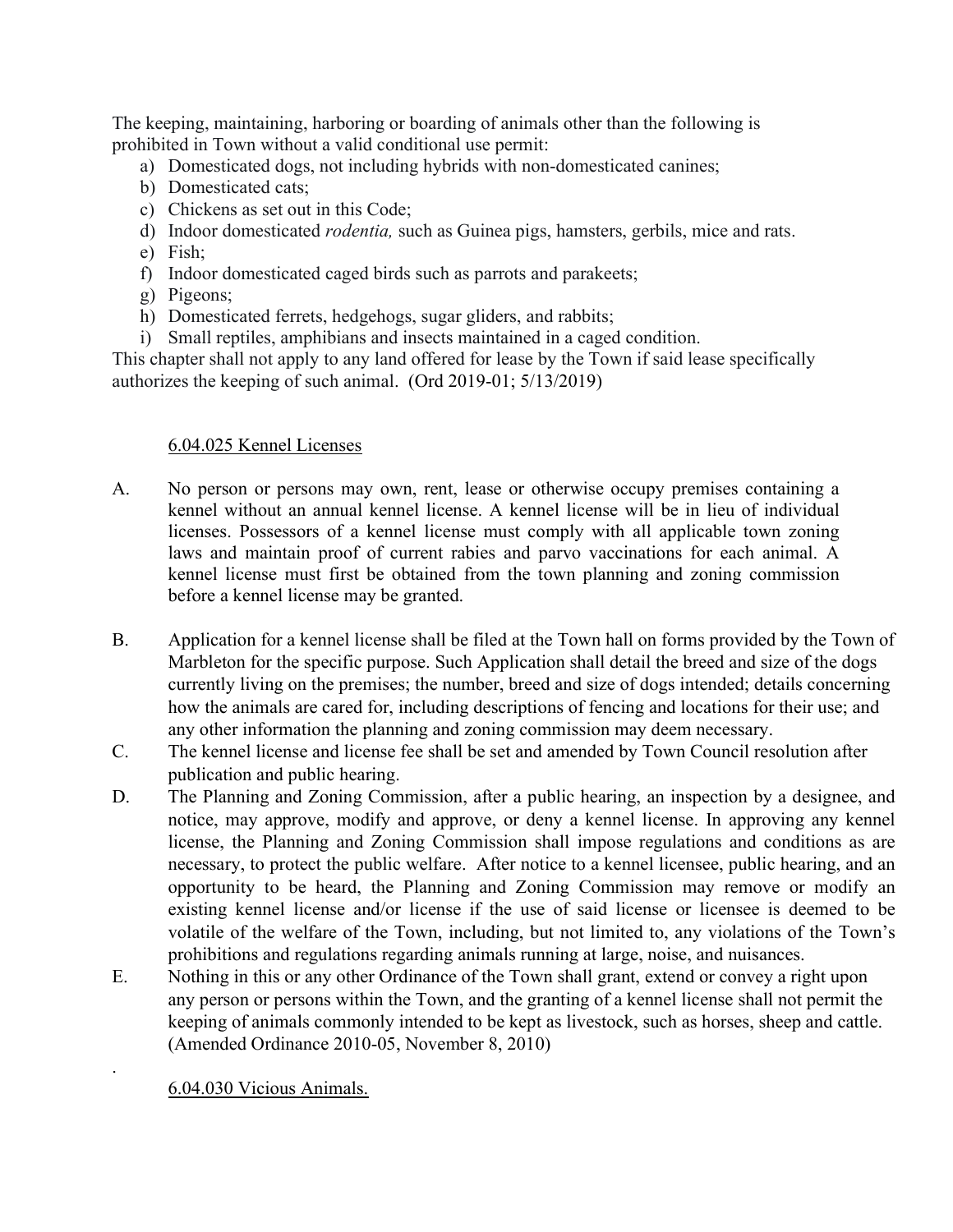A. It is unlawful for any person to own, keep, allow or harbor upon any premises any dog or other animal of fierce, dangerous vicious propensities or any animal that may manifest a disposition to bite anyone, or who, without provocation, rushes, bites, snaps, growls or otherwise menaces any person lawfully in the location where such behavior is observed without having such animal properly secured and muzzled and kept in manner as to prevent the dog from posing a threat or menace to persons occupying or using adjoining sidewalks, streets, alleys or properties. No animal of fierce, dangerous or vicious propensities shall be allowed to run at large or upon the premises of anyone other than the owner, nor to pose a threat or menace or cause undue alarm to persons occupying or using adjoining sidewalks, streets, alleys or properties.

B. Dogs trained and used for the security of government installations or trained and used by law enforcement agencies are specifically exempt from certain provisions of this section.

C. If any dangerous, fierce or vicious animal so found at large cannot be safely caught and confined without danger to any officer, the animal or animals may be destroyed without further action on the part of the police officer.

D. If upon hearing, it is established to the satisfaction of the municipal judge that such animal or animals are vicious or dangerous to the public, he may order such animal or animals destroyed.

E. Any person having charge or being the owner or keeper of any such animal found violating the provisions of this section, with the exception of subsection B, is guilty of a misdemeanor and upon conviction thereof shall be fined not less than one hundred dollars, nor more than seven hundred fifty dollars, to which may be added court costs. His permit to keep, harbor or have custody of animals shall be automatically revoked and no new permit issued for a period on one year. (Ord. 2010-09; Ord. 98-3, 1998; Ord. 82-3 §2, 1982)

6.04.035 Rabies Investigation. If any animal is believed to have rabies, has been bitten by an animal suspected of having rabies, or has bitten any person, such animal shall be impounded in the town pound by any police officer or other person authorized by the town.

A. The pound master or some other designated official, upon receiving any such animal, shall make a complete registry, entering the breed, color and sex of such animal and whether licensed, and shall also make a record of the incident which led to the impounding of the animal. If the animal is licensed the pound master shall enter the name and address of the owner and number of the license tag. Not later than three days after the impounding of any such animal the owner shall be notified or, if the owner of the animal is unknown, all reasonable attempts will be made to contact the owner.

B. The animal is to be kept in the pound, segregated from other animals, for a period of fourteen days. At the end of the fourteen-day impoundment, the animal shall be inspected by a licensed veterinarian and if the animal shows no symptoms of rabies, the veterinarian may authorize the release of the animal. If the animal shows symptoms of rabies, the veterinarian may direct whatever disposition of the animal he may deem necessary, including but not limited to destroying the animal and/or conducting laboratory tests on the animal.

C. Following the fourteen-day impoundment, if the animal is found to be disease free, the owner of such animal so impounded may reclaim such animal on payment of all cost and charges incurred by the town for impounding and maintenance of the animal. (Ord. 98-4, 1999)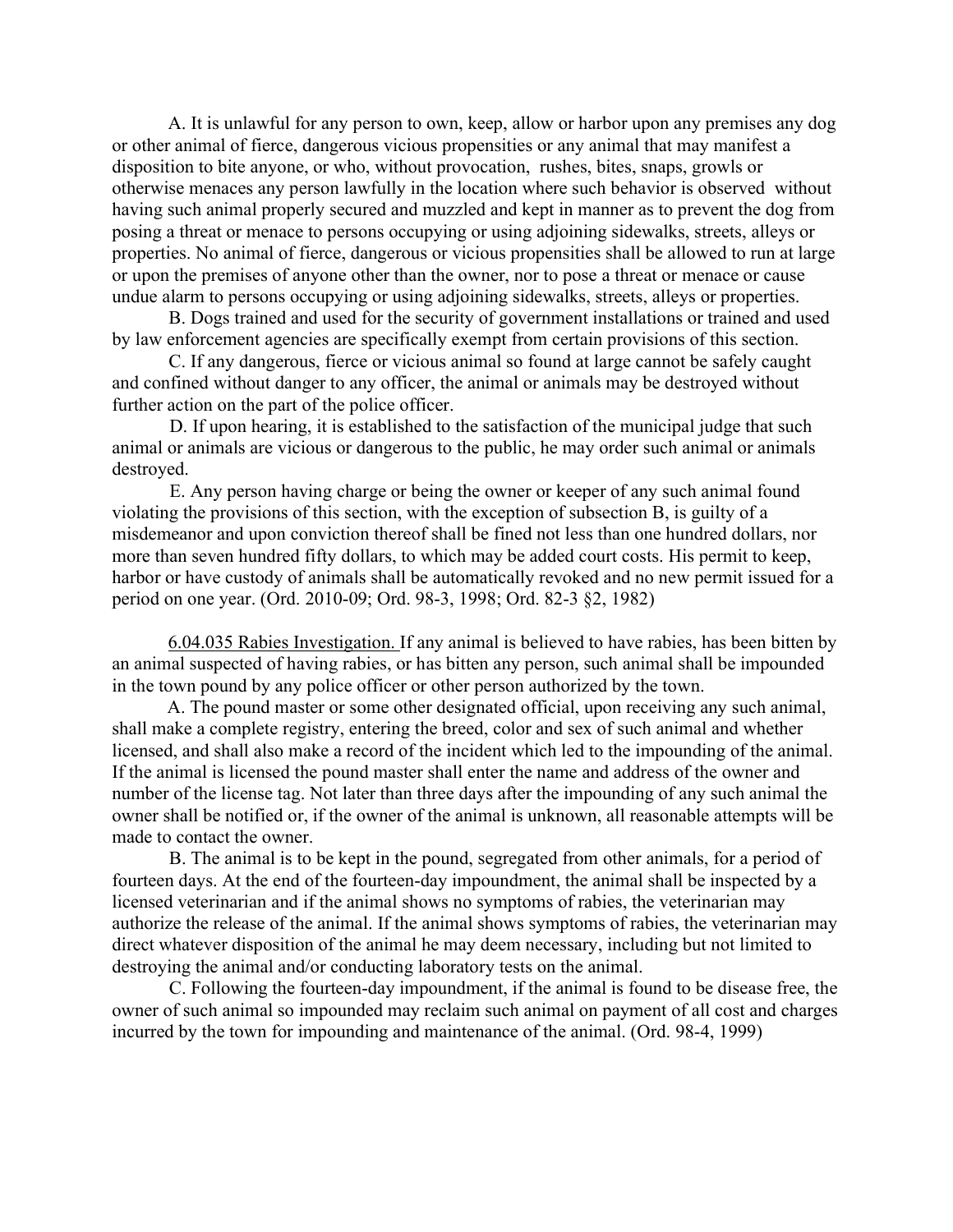6.04.040 Animals and fowl at large. No person owning or having custody of dogs, cats, animals or fowl shall permit the same to go at large within the corporate limits of the Town. Any such animal or fowl will be deemed to be "at large" when it is upon the property of a person other than the owner or upon any public property and not leashed or under the control of the owner and obedient 0 the owners command. Such action is declared to be a nuisance and dangerous to the public health and safety. (Ord. 2001-1; 2001; Ord. 82--3 §3, 1982; prior code §4-202)

### 6.04.045 Nuisance: penalty.

A. The failure of an owner to exercise proper care and control of the owner's animals to prevent them from producing annoyance, discomfort or damage to persons or property is deemed a nuisance. Without limiting the above, excessive, continuous or untimely barking, molesting passers-by, chasing vehicles, habitually attacking other domestic animals, trespassing upon private property, noxious or offensive odors emanating from animal living quarters, or unsanitary living conditions shall be deemed a nuisance.

B. The owner or other person responsible for any animal constituting a nuisance, as defined by Section 6.04.010, is guilty of a misdemeanor and, upon conviction, may be punished in accordance with Section 1.12.010 of this Code. In addition to prosecution and the penalties provided, this section may be enforced by injunction, mandamus and abatement in the manner provided by law and this Code. . (Ord. 97-1, 1997)

#### 6.04.050 Impounding.

A. At any time the town does not maintain an impound shelter for animals, the mayor, with approval of the town council, is empowered to appoint any person in or outside the town as agent for the town for the management of an impound shelter. His service in this regard are declared to be governmental in nature, and will be compensated as agreed to by the town.

B. Impounded animals, whether in the town impound shelter or a private facility, shall be kept in a humane manner. The poundmaster, or some other designated official, or person upon receiving any animal or fowl shall make a complete registry, entering the breed, color and sex of such animal and whether such animal has a permit or tag. If by a permit tag or by other means the owner can be identified, the poundmaster or other responsible person shall immediately upon impoundment notify the owner by telephone or mail of the impoundment of the animal. If the owner of the animal is unknown, written notice shall be posted for three days at two or more conspicuous places in the town describing the animal and the place and time of taking. The owner of any animal so impounded may reclaim such animal upon payment of any required permit fee, if unpaid, and of all costs and charges incurred by the town for impoundment and maintenance of the animal. The cost of the following shall be paid to the town clerk or poundmaster:

1. For impounding any animal, \$15.00;

- 2. The boarding fee for keeping the animal, \$25.00 for each day or part thereof;
- 3. For veterinary expense, shots, etc., the actual cost thereof;
- 4. For giving notice, \$3.00.

B. It shall be the duty of the poundmaster or other designated person or official to keep all animals which have been impounded for a period of not less than three days, if not sooner claimed by the owner of such animal. If at the expiration of three days from the date of notice to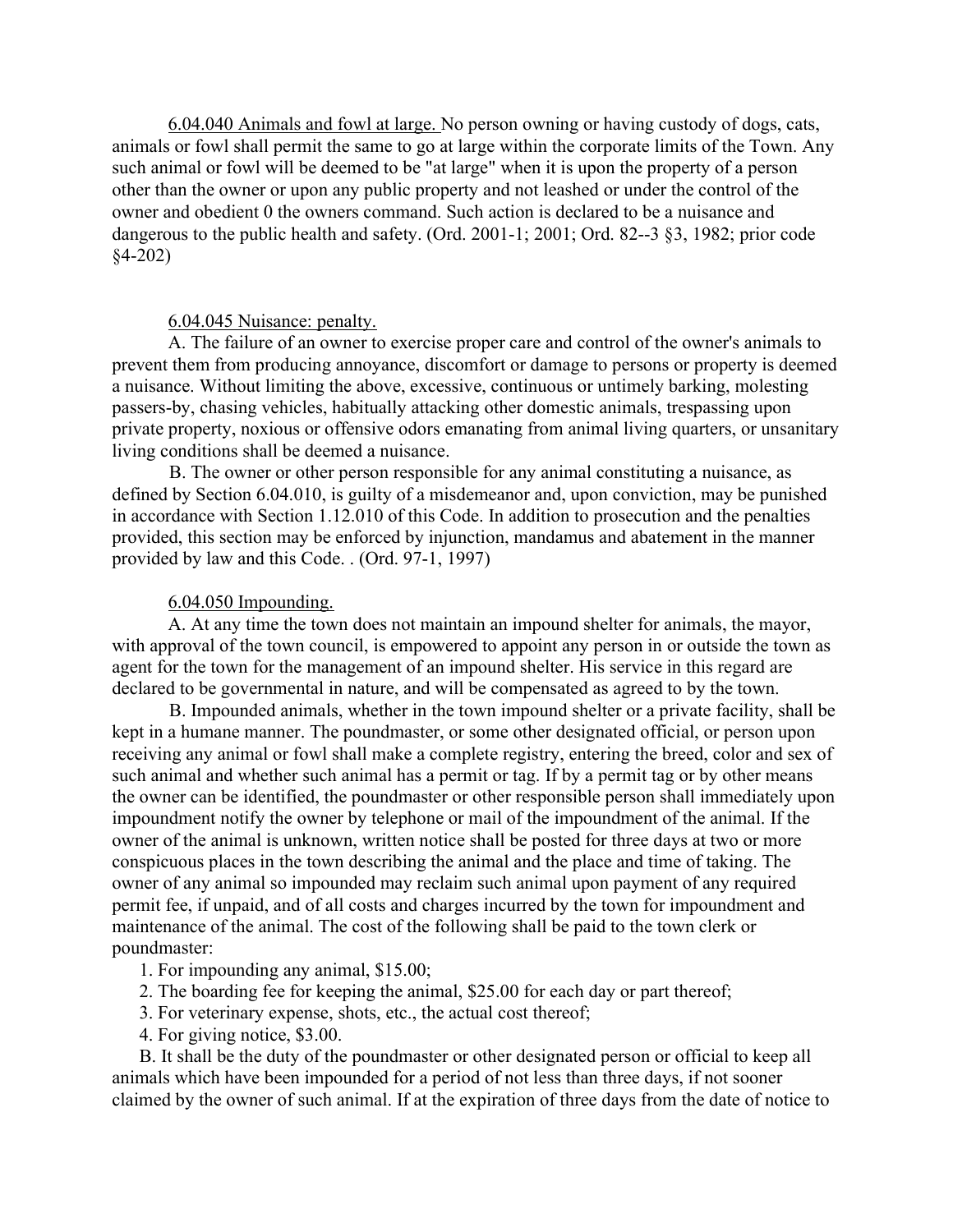the owner or posting of notice such animal shall not have been redeemed, it may be destroyed. Any animal which appears to be suffering from rabies or infected with hydrophobia, mange or other infectious or dangerous disease shall not be released but may be forthwith destroyed.

C. The owner reclaiming an impounded animal may also be proceeded against for violation of this Chapter and his permit may be revoked. Notwithstanding the provisions of this section, if a dog is found at large and its owner can be immediately identified and located, such animal need not be impounded but may, instead, be taken to the owner. In such case, the law enforcement officer or other officer shall notify the owner which may be cited for a violation of this Chapter. (Ord. 2000-3, 2000; Ord. 86-1 §2, 1986)

6.04.060 Property owner may impound. Any person finding any animal or fowl upon his property to his injury or annoyance may take up the same and remove it to the animal shelter. If the shelter will not take possession of it or is not readily available, he may hold the animal or fowl in his own possession and as soon as possible notify the town marshal of this custody, giving a description of the animal or fowl and the name of the owner, if known. (Ord. 82-3 §4(part), 1982; prior code §4204)

6.04.070 Town marshal to take possession. The town marshal, as soon as possible after receiving notice, will dispatch an agent to appear at the premises and take possession of the animal or fowl. (Ord. 82-3 §4(part), 1982; prior code §4-205)

6.04.080 Return to owner. If the officer has, or with reasonable dispatch can obtain, the name of the owner or custodian of the animal or fowl, he will return it to the residence of said owner. If there is no one at the address, he will leave a notice where the owner or custodian may reclaim the property. He will then leave the animal or fowl at the nearest animal shelter and will secure or cause to be secured and served or have served a warrant of arrest on the owner or custodian for permitting the animal or fowl to go at large. (Ord. 82-3 §4(part), 1982; prior code §4-206)

6.04.090 Owner to pay board for animal. The owner or custodian who redeems an animal from the impound shelter will pay a board bill at the rate of \$15.00 for each day or part of a day the animal is in the impound shelter.(Ord. 2000-4,2000; Ord. 82-3 §4(part), 1982; prior code §4- 207)

6.04.100 Officer may impound. Any law enforcement officer or the animal control officer or other person designated by the town for such purpose is authorized to capture and impound any animal or fowl kept in violation of this chapter, or Ordinance 9.12.130, or found at large. Impounding is to be in accordance with the procedure authorized by this chapter. In the event capture cannot be effected promptly, the officer, person or agent is authorized to destroy the animal or fowl. Nothing in this Ordinance shall be read to require the issuance of a citation, arraignment, trial, or other judicial process prior to the capture or impounding of an animal or fowl. (Ord. 2009-07, Ord. 86-1 §3, 1986; Ord. 82-3 §5, 1982; prior code §4-208)

6.04.110 Violation: Penalty. Any person violating any of the provisions of this chapter shall be guilty of a misdemeanor and upon conviction thereof shall be fined in an amount not exceeding seven hundred fifty dollars for each offense. Additionally, for Ordinances 6.25.05 and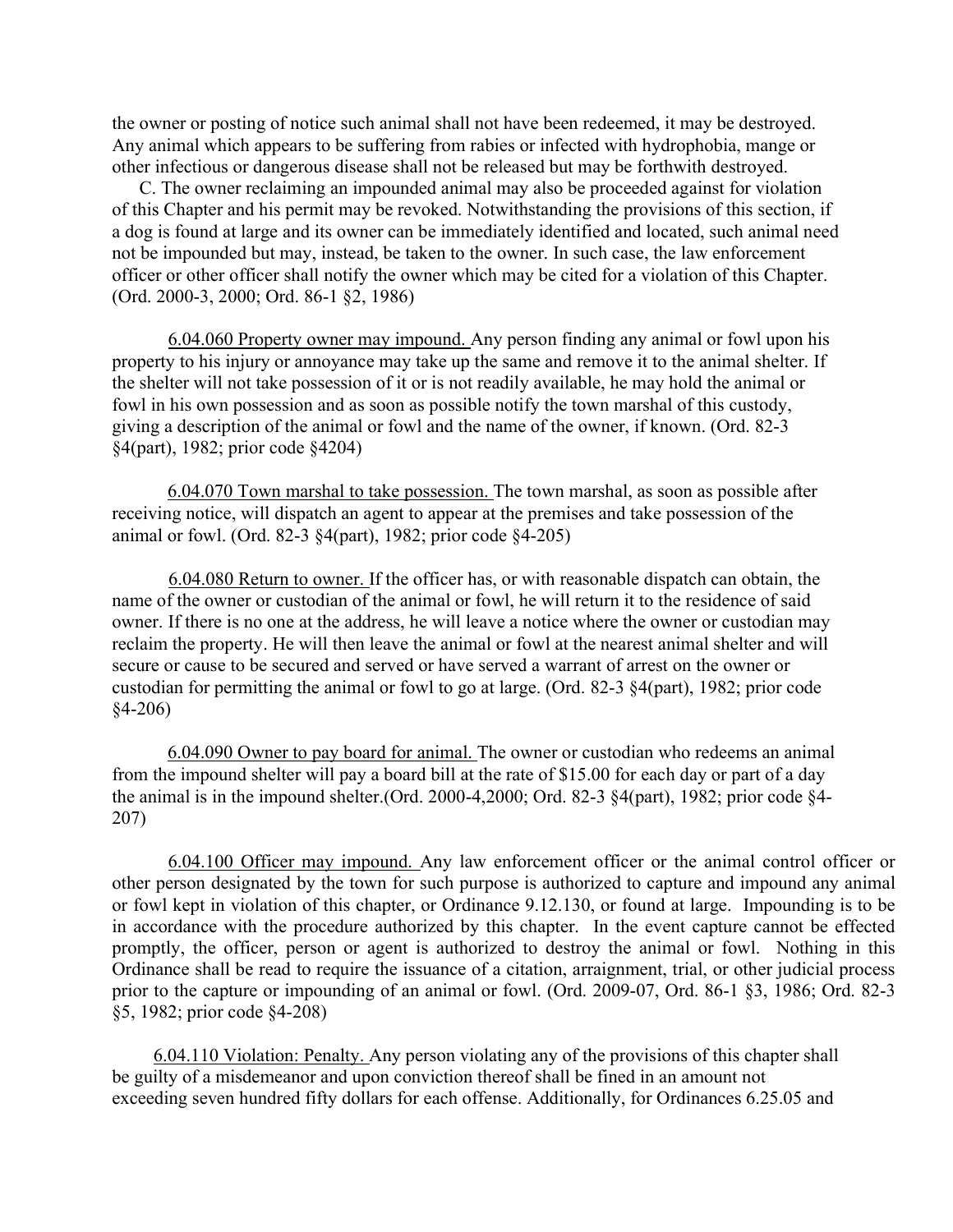027, the Court may impose up to six (6) months in jail for each offense. Each day or instance if violation is committed or permitted to continue shall constitute a separate offense, and shall be punishable as such hereunder. Payment of animal board and room in order to redeem an impounded animal or restitution for veterinary care shall in no wise reduce the penalty imposed by this chapter. (Ord. 2015-03; 2/8/2016)

#### Chapter 6.08

### DOGS

#### Sections:

.

| 6.08.010 | License Fee            |
|----------|------------------------|
| 6.08.020 | License                |
| 6.08.030 | Collar tag             |
| 6.08.040 | Impounding             |
| 6.08.050 | Animal control officer |
| 6.08.060 | Violation; penalty     |

6.08.010 License Fee. Any person living within the limits of the town who shall own or keep a dog cat shall, after the first day of April of each year, pay an annual license fee of \$2.50 for each neutered male dog or cat or spayed female dog or cat, and \$5.00 for each unneutered male dog or cat or unspayed female dog or cat. (Ord. 2001-2, 3/12/2001).

 6.08.020 License. The Town Clerk, upon receipt of a bona fide certificate showing that the dog or cat to be licensed received an inoculation for rabies and, in the case of canines, parvo, and upon the collection in advance of the appropriate license fee, shall issue a license to any person desiring to keep a dog or cat. Such license shall be renewed annually and numbered in the order of issuance. (Ord. 2010-07; Ord. 2001-3, 2001; Ord. 86-1 §5 (part), 1986; Ord. 82-3 §6 (part), 1982; prior code §4211).

6.08.030 Collar tag. The town clerk shall issue a metal plate or tag with each dog or cat license. The tag shall bear the number of the license and the date and year of the issuance of the same. On request the owner shall produce the license to any appropriate authority of the Town. (Ord. 2001-4, 2001; Ord. 86-1 §5 (part), 1986; Ord. 82-3 §6 (part), 1982; prior code §4-212)

6.08.040 Impounding. Any dog or cat found within the town limits of the town without a current license tag shall be impounded and disposed of if unredeemed according to the